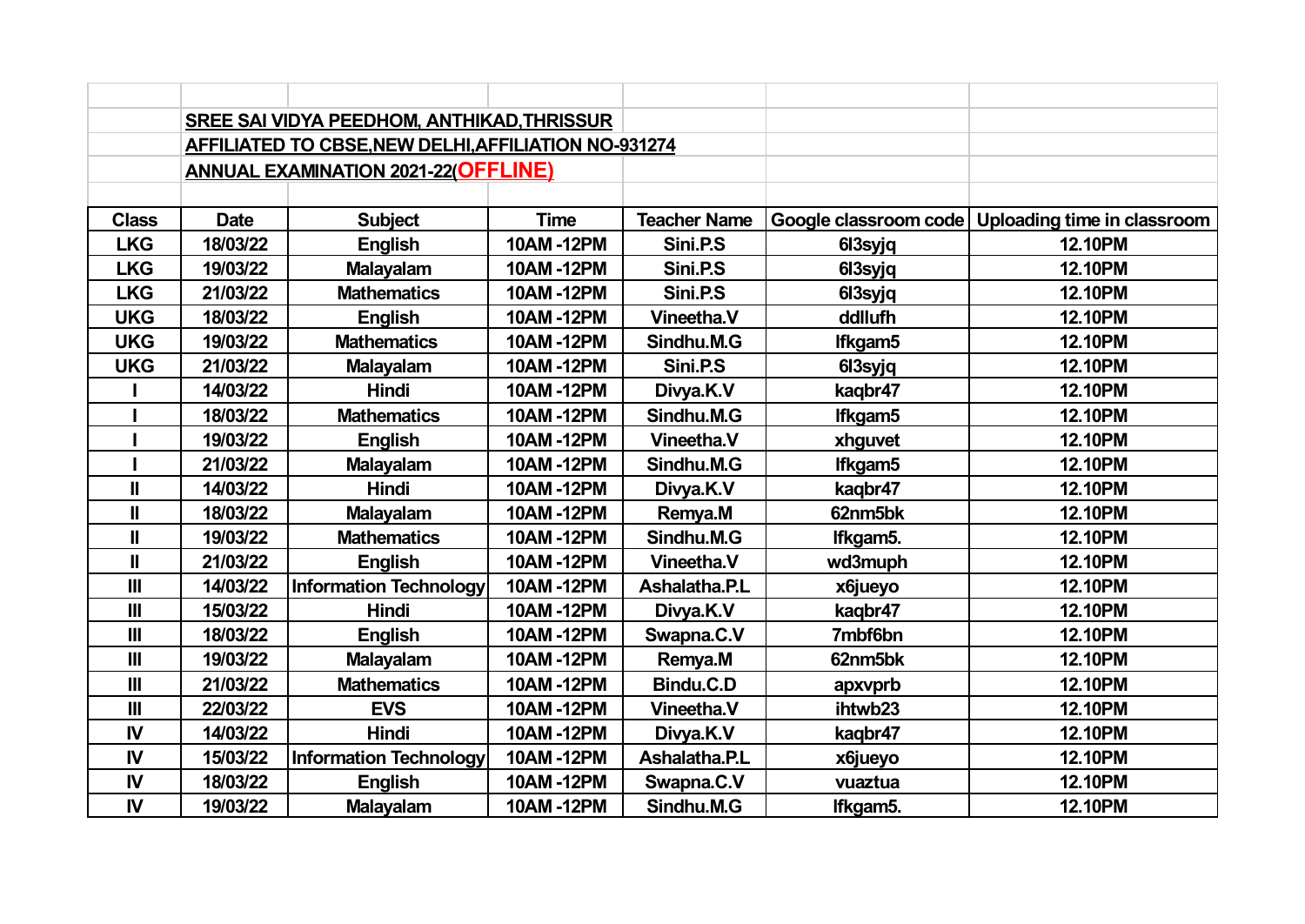| IV           | 21/03/22 | <b>Mathematics</b>            | 10AM-12PM | Bindu.C.D           | cbd3eno | <b>12.10PM</b> |
|--------------|----------|-------------------------------|-----------|---------------------|---------|----------------|
| IV           | 22/03/22 | <b>EVS</b>                    | 10AM-12PM | Remya.M             | 62nm5bk | <b>12.10PM</b> |
| $\mathbf{V}$ | 14/03/22 | <b>Hindi</b>                  | 10AM-12PM | Sagar.P             | xklvyq5 | <b>12.10PM</b> |
| $\mathbf{V}$ | 15/03/22 | <b>Sanskrit</b>               | 10AM-12PM | Pratheeksha.K.P     | deu4uer | <b>12.10PM</b> |
| $\mathbf{V}$ | 16/03/22 | <b>Information Technology</b> | 10AM-12PM | Ashalatha.P.L       | x6jueyo | <b>12.10PM</b> |
| $\mathbf{V}$ | 18/03/22 | <b>Malayalam</b>              | 10AM-12PM | Remya.M             | 62nm5bk | <b>12.10PM</b> |
| $\mathbf{V}$ | 19/03/22 | <b>Mathematics</b>            | 10AM-12PM | Bindu.C.D           | q2mj3ib | <b>12.10PM</b> |
| $\mathbf{V}$ | 21/03/22 | <b>English</b>                | 10AM-12PM | Swapna.C.V          | pkkkf6x | <b>12.10PM</b> |
| $\mathbf{V}$ | 22/03/22 | <b>EVS</b>                    | 10AM-12PM | Divya Savil         | rzmst2f | <b>12.10PM</b> |
| $\mathsf{V}$ | 14/03/22 | <b>Sanskrit</b>               | 10AM-12PM | Pratheeksha.K.P     | dpzgiiy | <b>12.10PM</b> |
| VI           | 15/03/22 | <b>Information Technology</b> | 10AM-12PM | Ashalatha.P.L       | x6jueyo | <b>12.10PM</b> |
| VI           | 16/03/22 | <b>Hindi</b>                  | 10AM-12PM | Sagar.P             | w3k2sdc | <b>12.10PM</b> |
| VI           | 18/03/22 | <b>Mathematics</b>            | 10AM-12PM | Subina.P            | zbl3kmq | <b>12.10PM</b> |
| VI           | 19/03/22 | <b>Malayalam</b>              | 10AM-12PM | Swathi.P.V          | nl2q73k | <b>12.10PM</b> |
| VI           | 21/03/22 | <b>Science</b>                | 10AM-12PM | Radhamani.K.V       | rwbzizv | <b>12.10PM</b> |
| VI           | 22/03/22 | <b>English</b>                | 10AM-12PM | Deepthi.V.C         | xdzztz6 | <b>12.10PM</b> |
| VI           | 23/03/22 | <b>Social Science</b>         | 10AM-12PM | Swapna.C.V          | ez77eh5 | <b>12.10PM</b> |
| VII          | 14/03/22 | Hindi                         | 10AM-12PM | Sagar.P             | odnwoqg | 12.10PM        |
| VII          | 15/03/22 | <b>Sanskrit</b>               | 10AM-12PM | Pratheeksha.K.P     | 44sfizd | <b>12.10PM</b> |
| VII          | 16/03/22 | <b>Information Technology</b> | 10AM-12PM | Ashalatha.P.L       | x6jueyo | <b>12.10PM</b> |
| <b>VII</b>   | 18/03/22 | <b>Mathematics</b>            | 10AM-12PM | Bindu.C.D           | 6ai2fzw | <b>12.10PM</b> |
| VII          | 19/03/22 | <b>English</b>                | 10AM-12PM | Deepthi.V.C         | ukahkpt | 12.10PM        |
| VII          | 21/03/22 | <b>Social Science</b>         | 10AM-12PM | Sunitha.C.V         | ud3muas | <b>12.10PM</b> |
| VII          | 22/03/22 | <b>Malayalam</b>              | 10AM-12PM | Swathi.P.V          | nl2q73k | <b>12.10PM</b> |
| VII          | 23/03/22 | <b>Science</b>                | 10AM-12PM | Radhamani.K.V       | rwbzizv | <b>12.10PM</b> |
| <b>VIII</b>  | 14/03/22 | <b>Sanskrit</b>               | 10AM-12PM | Pratheeksha.K.P     | o5vvg6d | <b>12.10PM</b> |
| <b>VIII</b>  | 15/03/22 | <b>Information Technology</b> | 10AM-12PM | <b>Dimna Dinesh</b> | mg2kxtn | <b>12.10PM</b> |
| <b>VIII</b>  | 16/03/22 | <b>Hindi</b>                  | 10AM-12PM | Sagar.P             | bs2cre5 | <b>12.10PM</b> |
| <b>VIII</b>  | 18/03/22 | <b>English</b>                | 10AM-12PM | Deepthi.V.C         | tl5txtk | <b>12.10PM</b> |
| <b>VIII</b>  | 19/03/22 | <b>Malayalam</b>              | 10AM-12PM | Swathi.P.V          | nl2q73k | <b>12.10PM</b> |